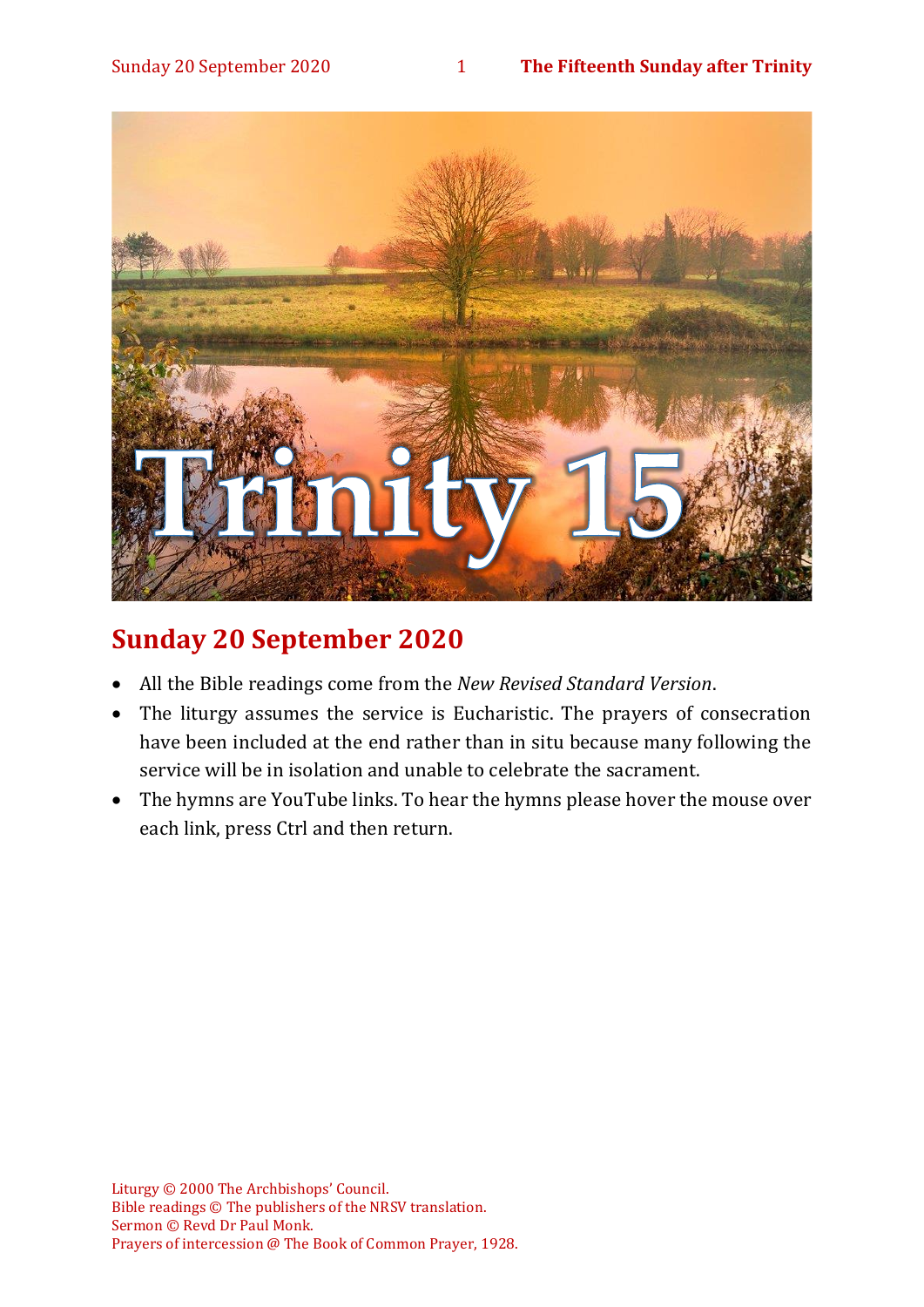## **Introduction and welcome**

HYMN 1 **[How lovely on the mountain](https://www.youtube.com/watch?v=_lQRmFXNA2Q)** (click on this link to hear the hymn)

## **The Welcome**

In the name of the Father, and of the Son, and of the Holy Spirit

All **Amen.**

The Lord be with you

All **And also with you.**

## **The Preparation**

All **Almighty God,**

**to whom all hearts are open, all desires known, and from whom no secrets are hidden: cleanse the thoughts of our hearts by the inspiration of your Holy Spirit, that we may perfectly love you, and worthily magnify your holy name; through Christ our Lord. Amen.**

Our Lord Jesus Christ said:

The first commandment is this: 'Hear, O Israel, the Lord our God is the only Lord. You shall love the Lord your God with all your heart, with all your soul, with all your mind, and with all your strength.'

And the second is this: 'Love your neighbour as yourself.'

There is no other commandment greater than these.

On these two commandments hang all the law and the prophets.

## All **Amen. Lord, have mercy.**

God so loved the world that he gave his only Son Jesus Christ to save us from our sins, to be our advocate in heaven, and to bring us to eternal life. Therefore, let us confess our sins in penitence and faith, firmly resolved to keep God's commandments and to live in love and peace with all.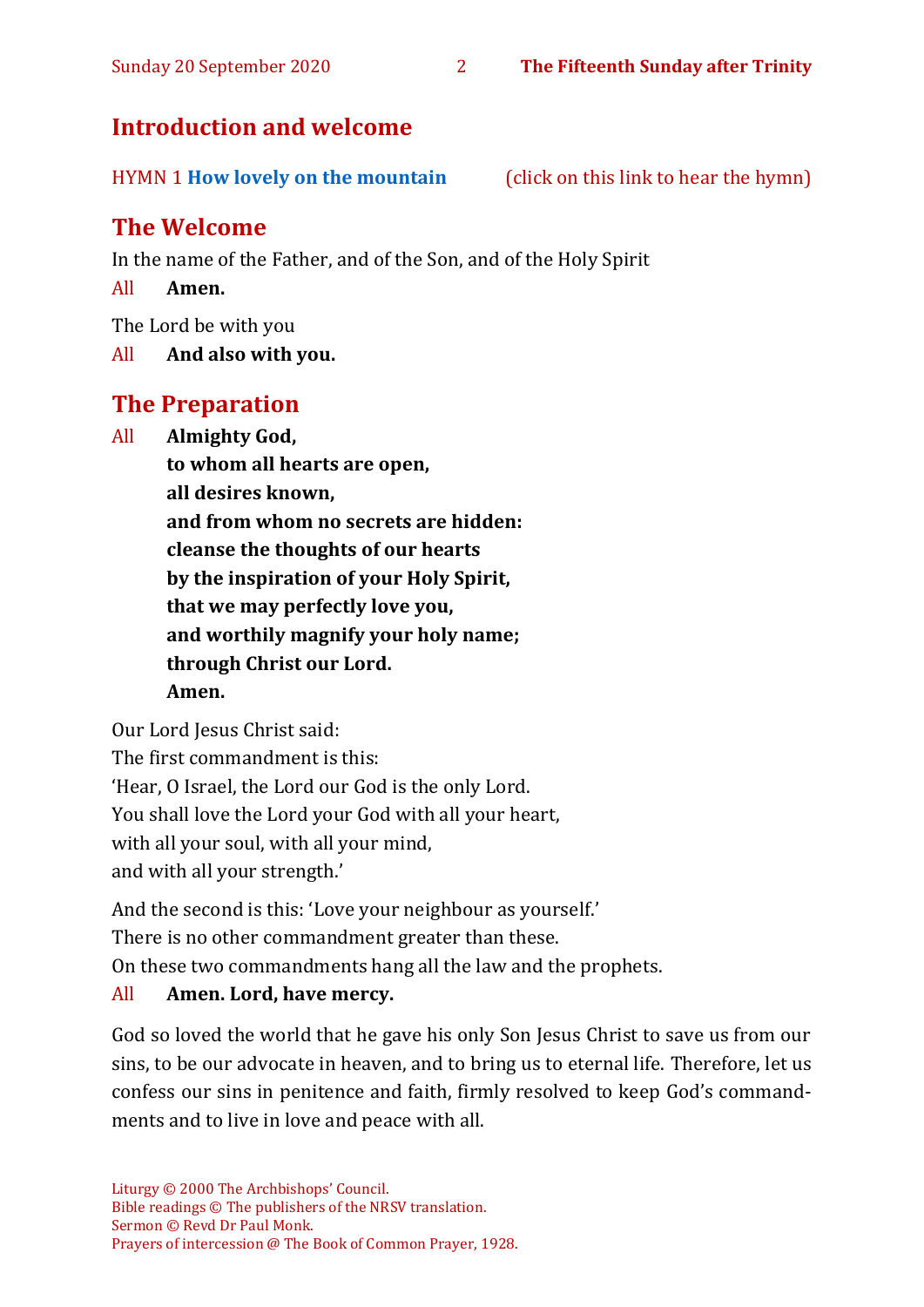All **Almighty God, our heavenly Father, we have sinned against you and against our neighbour in thought and word and deed, through negligence, through weakness, through our own deliberate fault. We are truly sorry and repent of all our sins. For the sake of your Son Jesus Christ, who died for us, forgive us all that is past and grant that we may serve you in newness of life to the glory of your name. Amen.**

Almighty God,

who forgives all who truly repent, have mercy upon you, pardon and deliver you from all your sins, confirm and strengthen you in all goodness, and keep you in life eternal; through Jesus Christ our Lord. All **Amen.**

## **The Gloria**

This version of the Gloria is sung to the tune of 'Cwm Rhondda'. Click **[here](about:blank)** for the tune.

All **Glory be to God in Heaven, Songs of joy and peace we bring, Thankful hearts and voices raising, To creation's Lord we sing. Lord we thank you, Lord we praise you, Glory be to God our King: Glory be to God our King. Lamb of God, who on our shoulders, Bore the load of this world's sin; Only Son of God the Father,**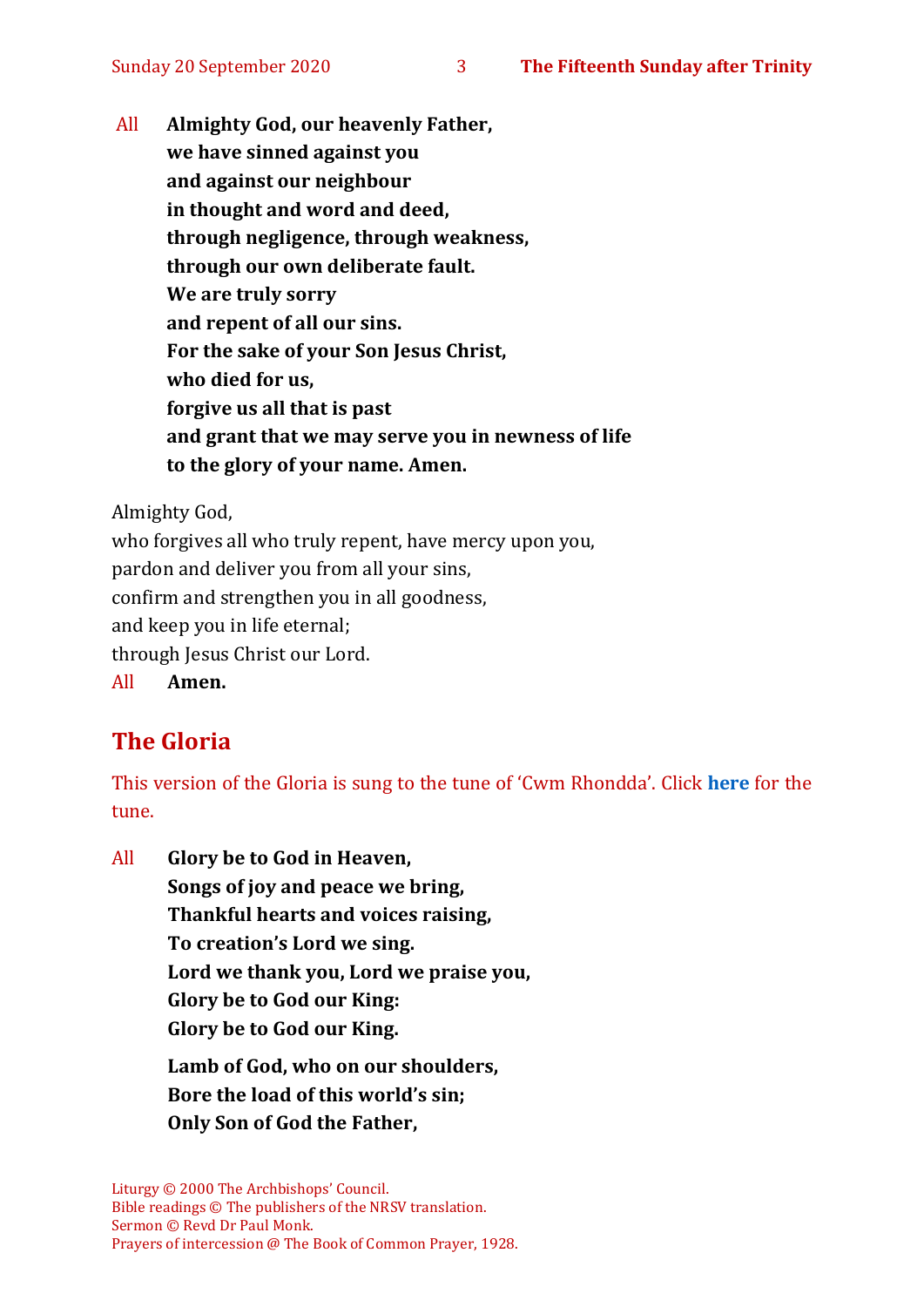**You have brought us peace within. Lord, have mercy, Christ have mercy, Now your glorious reign begin: Now your glorious reign begin.**

**You O Son of God are Holy, You we praise with one accord. None in heav'n or earth is like you, Only you are Christ the Lord. With the Father and the Spirit, Ever worshipped and adored: Ever worshipped and adored.**

## **The Collect for the Fifteenth Sunday after Trinity**

Lord God, defend your Church from all false teaching and give to your people knowledge of your truth, that we may enjoy eternal life in Jesus Christ our Lord.

All **Amen.**

## **First reading**

A reading from the Book of the Prophet Jonah

When God saw what they did, how they turned from their evil ways, God changed his mind about the calamity that he had said he would bring upon them; and he did not do it.

But this was very displeasing to Jonah, and he became angry. He prayed to the Lord and said, 'O Lord! Is not this what I said while I was still in my own country? That is why I fled to Tarshish at the beginning; for I knew that you are a gracious God and merciful, slow to anger, and abounding in steadfast love, and ready to relent from punishing. And now, O Lord, please take my life from me, for it is better for me to die than to live.' And the Lord said, 'Is it right for you to be angry?' Then Jonah went out of the city and sat down east of the city, and made a booth for himself there. He sat under it in the shade, waiting to see what would become of the city.

The Lord God appointed a bush, and made it come up and over Jonah, to give shade over his head, to save him from his discomfort; so Jonah was very happy about the bush. But when dawn came up the next day, God appointed a worm that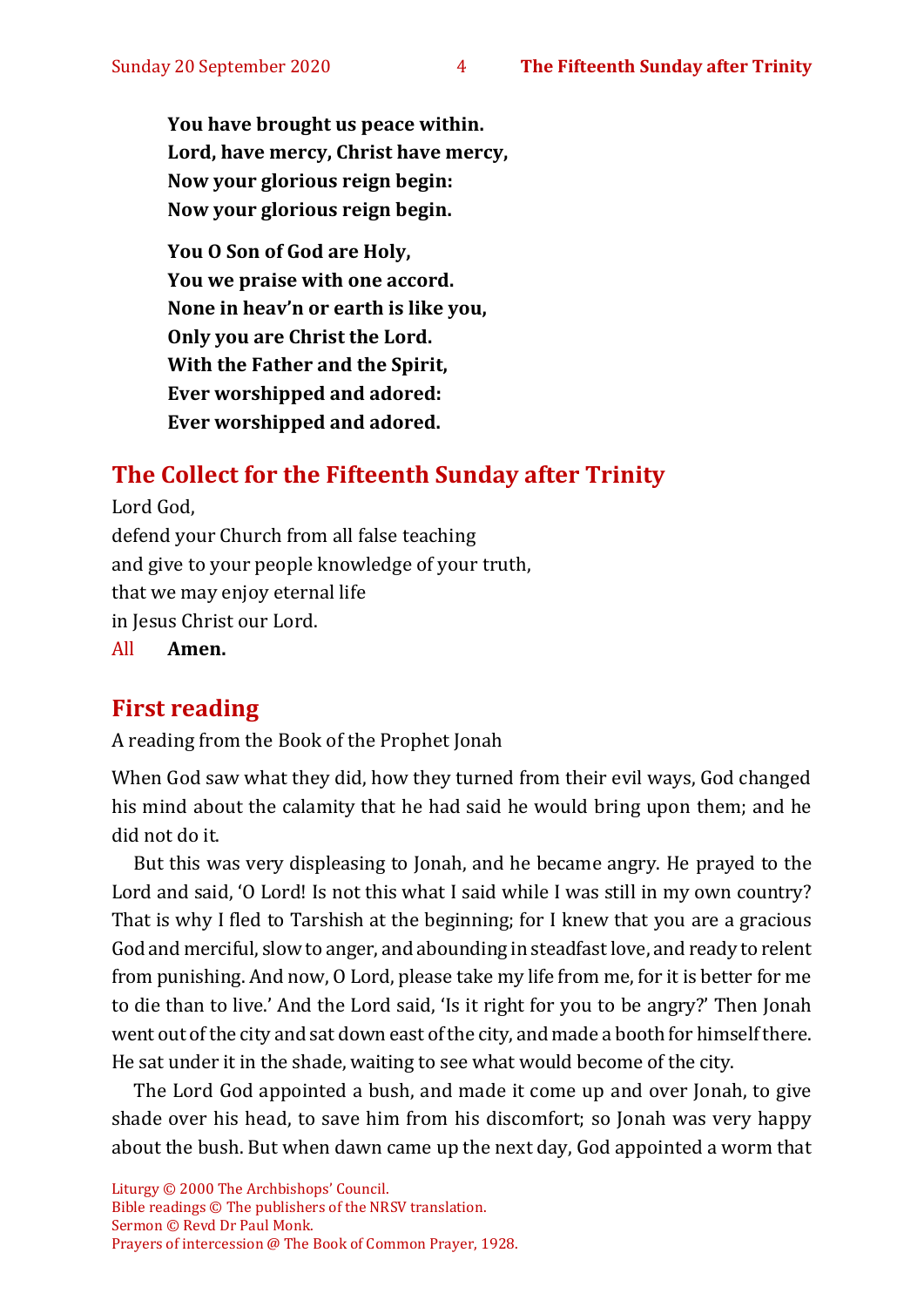attacked the bush, so that it withered. When the sun rose, God prepared a sultry east wind, and the sun beat down on the head of Jonah so that he was faint and asked that he might die. He said, 'It is better for me to die than to live.'

But God said to Jonah, 'Is it right for you to be angry about the bush?' And he said, 'Yes, angry enough to die.' Then the Lord said, 'You are concerned about the bush, for which you did not labour and which you did not grow; it came into being in a night and perished in a night. And should I not be concerned about Nineveh, that great city, in which there are more than a hundred and twenty thousand people who do not know their right hand from their left, and also many animals?' *Jonah 3:10—end of 4*

This is the Word of the Lord

#### All **Thanks be to God.**

## **Second reading**

A reading from St Paul's Letter to the Philippians

To me, living is Christ and dying is gain. If I am to live in the flesh, that means fruitful labour for me; and I do not know which I prefer. I am hard pressed between the two: my desire is to depart and be with Christ, for that is far better; but to remain in the flesh is more necessary for you. Since I am convinced of this, I know that I will remain and continue with all of you for your progress and joy in faith, so that I may share abundantly in your boasting in Christ Jesus when I come to you again.

Only, live your life in a manner worthy of the gospel of Christ, so that, whether I come and see you or am absent and hear about you, I will know that you are standing firm in one spirit, striving side by side with one mind for the faith of the gospel, and are in no way intimidated by your opponents. For them this is evidence of their destruction, but of your salvation. And this is God's doing. For he has graciously granted you the privilege not only of believing in Christ, but of suffering for him as well—since you are having the same struggle that you saw I had and now hear that I still have. *Philippians 1:21–end* 

This is the Word of the Lord

All **Thanks be to God.**

HYMN 2 **[Parce mihi, Domine](https://www.youtube.com/watch?v=Z_EZBfClFsg)** (please click on this link to hear the hymn)

## **Gospel reading**

Hear the Gospel of our Lord Jesus Christ according to Matthew

#### All **Glory to you O Lord**

Liturgy © 2000 The Archbishops' Council. Bible readings © The publishers of the NRSV translation. Sermon © Revd Dr Paul Monk. Prayers of intercession @ The Book of Common Prayer, 1928.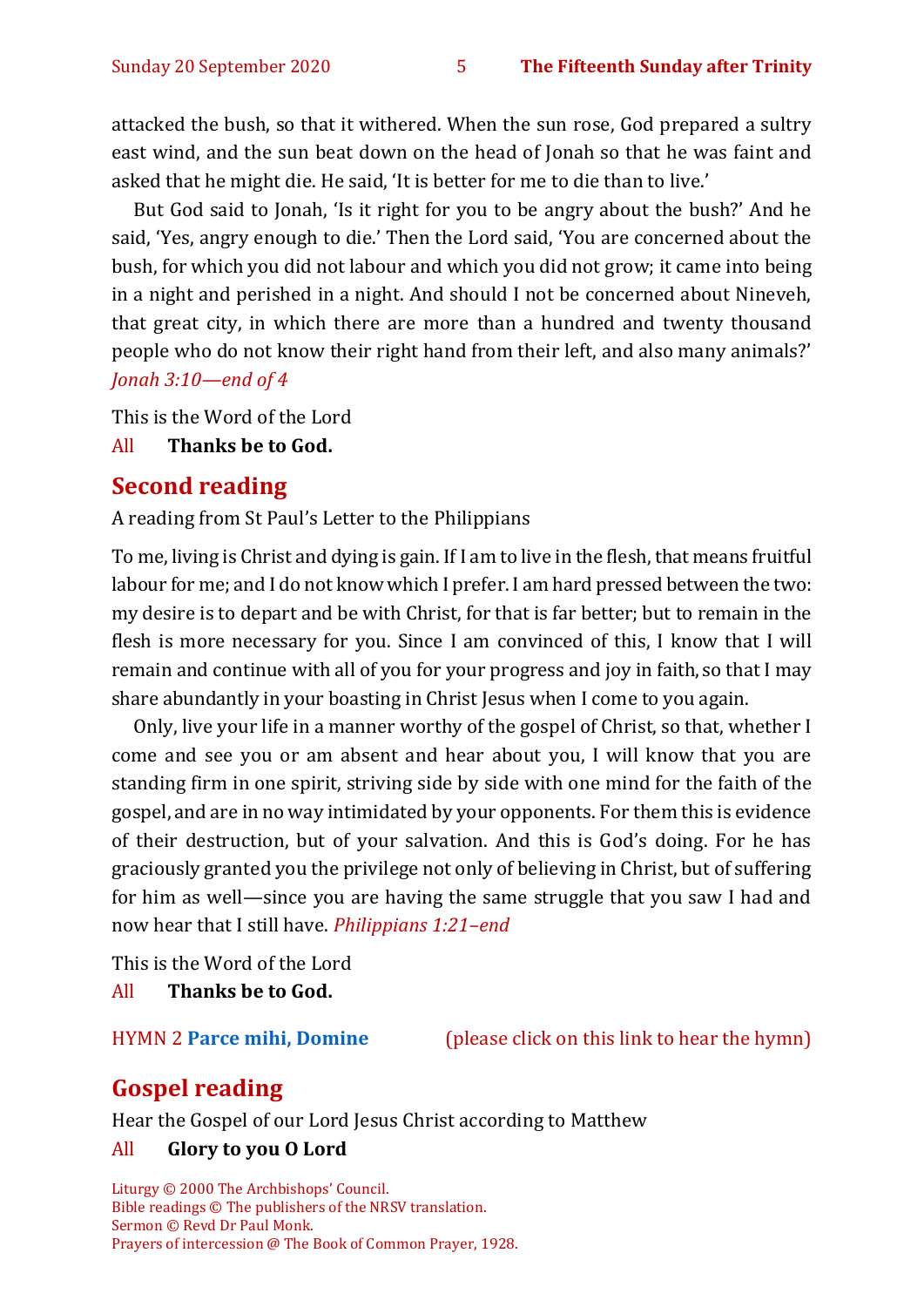Jesus said, 'The kingdom of heaven is like a landowner who went out early in the morning to hire labourers for his vineyard. After agreeing with the labourers for the usual daily wage, he sent them into his vineyard. When he went out about nine o'clock, he saw others standing idle in the market-place; and he said to them, "You also go into the vineyard, and I will pay you whatever is right." So they went. When he went out again about noon and about three o'clock, he did the same. And about five o'clock he went out and found others standing around; and he said to them, "Why are you standing here idle all day?" They said to him, "Because no one has hired us." He said to them, "You also go into the vineyard." When evening came, the owner of the vineyard said to his manager, "Call the labourers and give them their pay, beginning with the last and then going to the first." When those hired about five o'clock came, each of them received the usual daily wage. Now when the first came, they thought they would receive more; but each of them also received the usual daily wage. And when they received it, they grumbled against the landowner, saying, "These last worked only one hour, and you have made them equal to us who have borne the burden of the day and the scorching heat." But he replied to one of them, "Friend, I am doing you no wrong; did you not agree with me for the usual daily wage? Take what belongs to you and go; I choose to give to this last the same as I give to you. Am I not allowed to do what I choose with what belongs to me? Or are you envious because I am generous?" So the last will be first, and the first will be last.' *Matthew 20:1–16*

This is the Gospel of the Lord

All **Praise to you O Christ.** 

## **Sermon**

This Gospel reading suggests a bizarre grasp of economics. We're right to mutter under our breath that the owner of the vineyard won't last long and will soon go out of business. In fact, the reading addresses neither labour economics nor money.

Today's readings look toward a different aspect of God: His mercy. The wellknown story about Jonah and the whale ends with this weird story. In context, Jonah runs away from God; God demands he returns. Jonah obeys, warns the people of Ninevah to repent and they do. God is merciful and saves every single one of them. Jonah then has a tantrum when God forgives the people who Jonah regards as enemies. We learn that God's mercy is greater than any requirement to judge.

St Paul implies this same message when he assures the members of a small Church in Rome that God will give them eternal life (hence 'salvation'). It's an about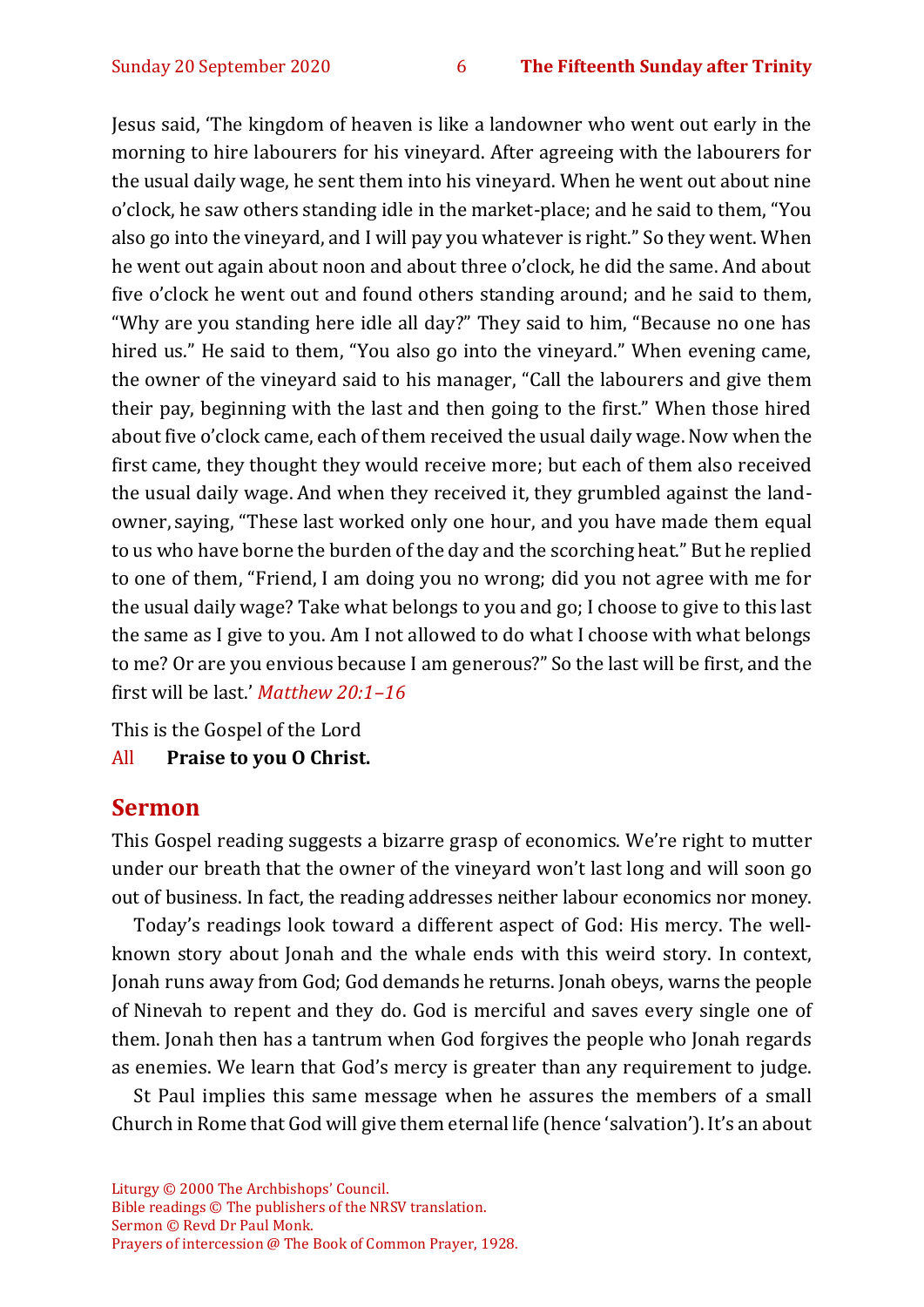turn because Paul hints in previous sections of the letter that he knows of sins in their past lives but, again, God shows mercy and forgives rather than judges them.

The parable in today's Gospel passage seems to head in the same direction. The landowner has mercy on the unemployable and gives them work. The implication of the parable is that 'not working' means working against God and the work is undeserved. But the story swerves sideways with an unexpected twist. Jesus implies that God's mercy goes further still: He will forgive and save (hence 'given wages'—it's a reward) even if the majority of that life is not spent working for God.

Actually, Jesus demonstrated this last message even while dying on the Cross when he said to the so-called Good Thief 'Today you will be with me in paradise.' The man was close to death himself and was not a disciple before his own crucifixion.

Taken together, these passages persuade us that God sees everything differently from us (see [Isaiah 55\)](https://www.biblegateway.com/passage/?search=Isaiah%2055%3A8-9&version=NIV). He is more forgiving; it's never too late to repent and turn to God; His mercy is so great that He will always forgive if asked; and that mercy is the same for those who live an entire lives for God and those who repent later.

This last aspect requires clarification. Waiting till the end of a life before committing to discipleship is risky: we may die before that commitment even starts. And deliberately withholding our love from God is contrary to His Law. Rather, His love demands a response from the moment we first become aware of it. That response will look like love and that love will inevitably grow into work for His Kingdom.

The Bible sum up these ideas: 1 John 1:9 says, 'If we confess our sins, God is merciful and just to forgive us our sins and to cleanse us from all unrighteousness'.

## **The Creed**

Do you believe and trust in God the Father, the source of all being and life, the one for whom we exist?

#### All **We believe and trust in him.**

Do you believe and trust in God the Son, who took our human nature, died for us and rose again?

#### All **We believe and trust in him.**

Do you believe and trust in God the Holy Spirit, who gives life to the people of God and makes Christ known in the world?

#### All **We believe and trust in him.**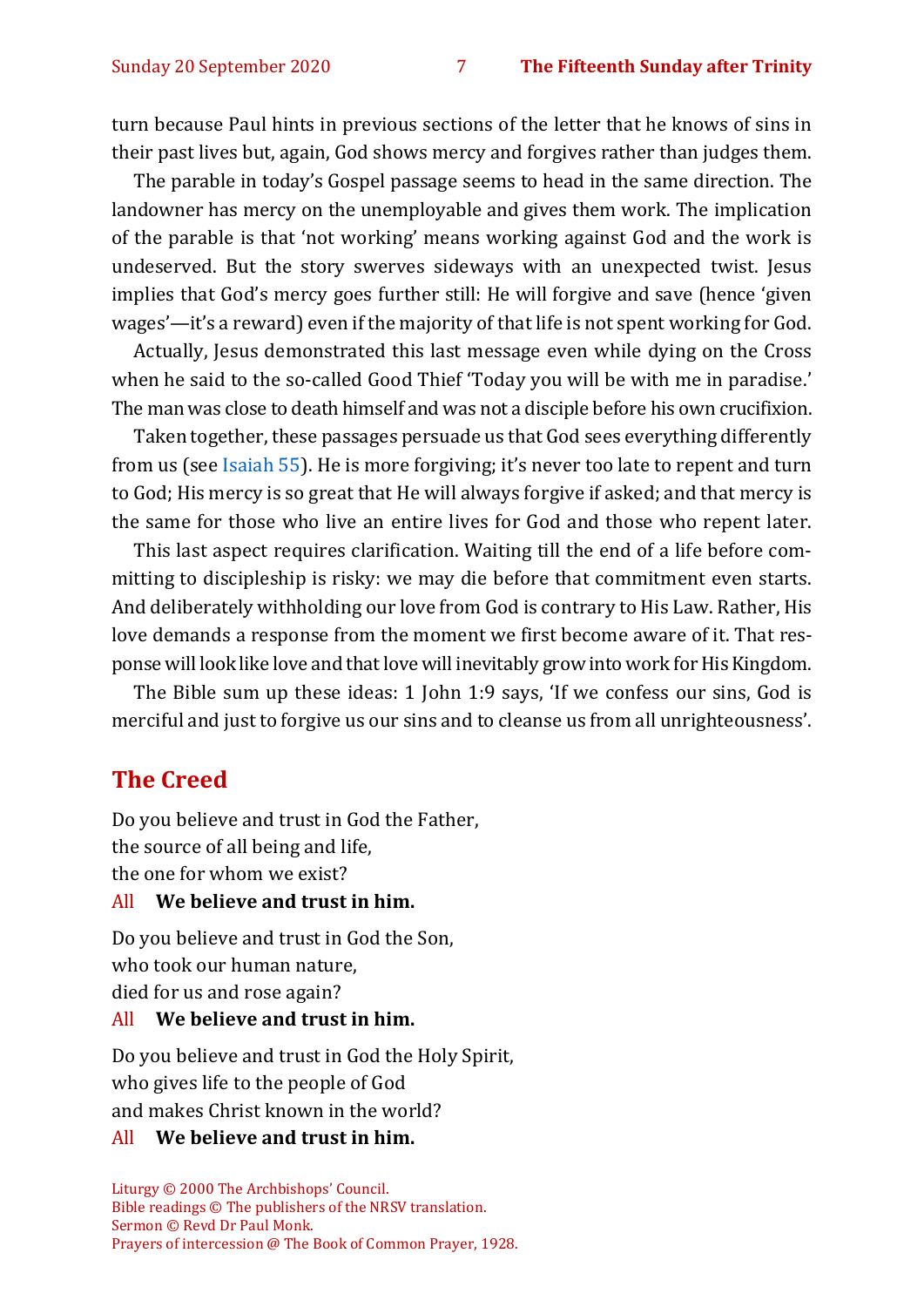This is the faith of the Church.

All **This is our faith. We believe and trust in one God, Father, Son and Holy Spirit. Amen.**

### **Prayers of intercession**

Let us pray for the whole state of Christ's Church militant here in earth:

Almighty and ever-living God, who by thy holy apostle hast taught us to make prayers and supplications, and to give thanks, for all men: we humbly beseech thee most mercifully to receive these our prayers, which we offer unto thy divine majesty; beseeching thee to inspire continually the universal Church with the spirit of truth, unity and concord; and grant that all they that do confess thy holy name may agree in the truth of thy holy word, and live in unity and godly love.

We beseech thee also to lead all nations in the way of righteousness and peace; and so to direct all kings and rulers, that under them thy people may be godly and quietly governed. And grant unto thy servant Elizabeth our Queen, and to all that are put in authority under her, that they may truly and impartially administer justice, to the punishment of wickedness and vice, and to the maintenance of thy true religion and virtue.

Give grace, O heavenly Father, to all bishops, priests and deacons, especially to thy servant David our Bishop, that they may both by their life and doctrine set forth thy true and lively word, and rightly and duly administer thy holy sacraments.

Guide and prosper, we pray thee, those who are labouring for the spread of thy gospel among the nations, and enlighten with thy Spirit all places of education and learning; that the whole world may be filled with the knowledge of thy truth.

And to all thy people give thy heavenly grace; and specially to this congregation here present, that, with meek heart and due reverence, they may hear and receive thy holy word, truly serving thee in holiness and righteousness all the days of their life.

And we most humbly beseech thee of thy goodness, O Lord, to comfort and succour all them who in this transitory life are in trouble, sorrow, need, sickness, or any other adversity.

And we commend to thy gracious keeping, O Lord, all thy servants departed this life in thy faith and fear, beseeching thee, according to thy promises, to grant them refreshment, light and peace.

And here we give thee most high praise and hearty thanks for all thy saints, who have been the chosen vessels of thy grace, and lights of the world in their several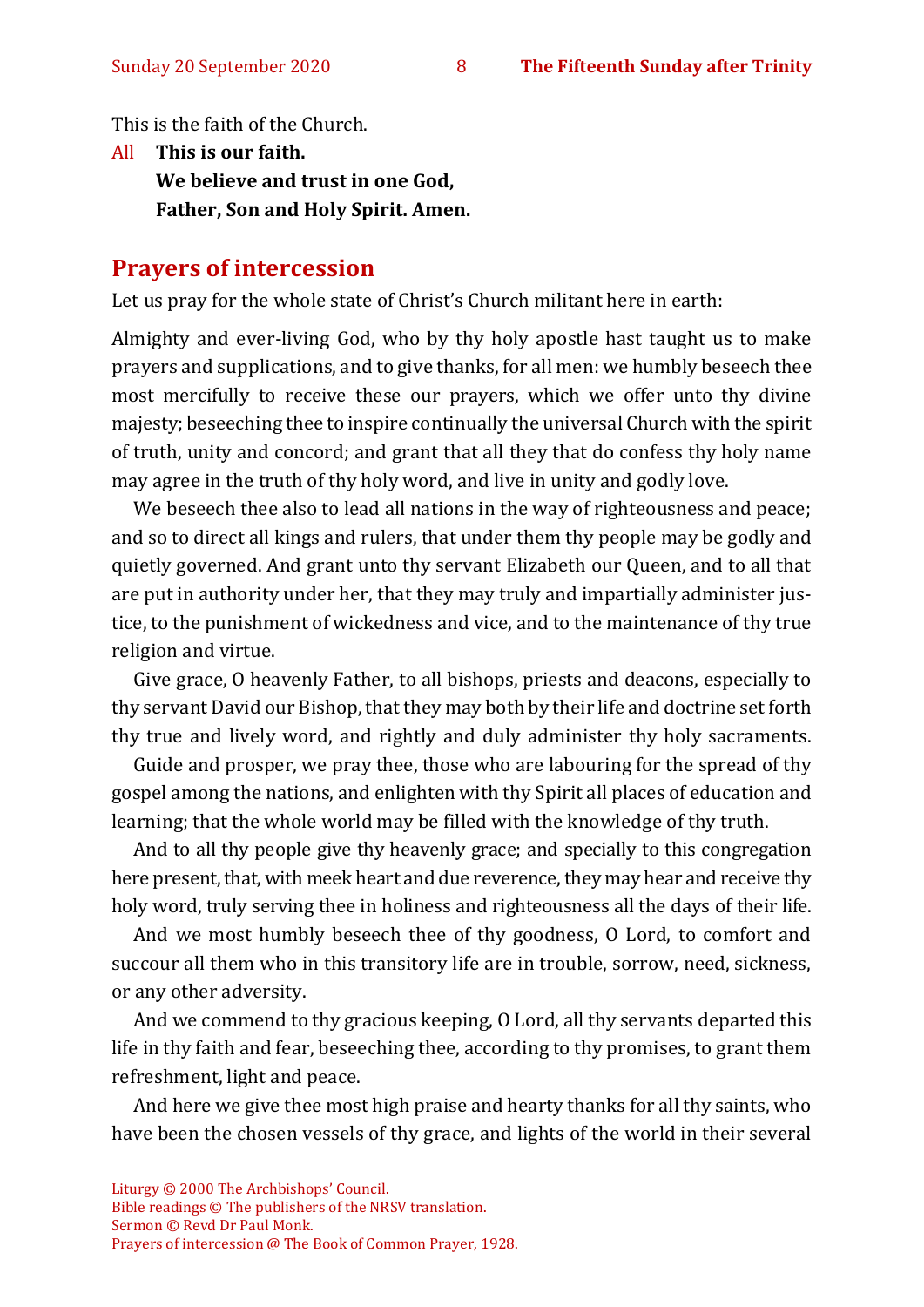generations; and we pray that, rejoicing in their fellowship and following their good examples, we may be partakers with them of thy heavenly kingdom.

Grant this, O Father, for Jesus Christ's sake, our only mediator and advocate. Amen.

Merciful Father,

All **accept these prayers for the sake of your Son, our Saviour Jesus Christ. Amen.**

## **The peace**

The fruit of the Spirit is love, joy and peace.

The peace of the Lord be always with you,

All **And also with you.**

HYMN 3 **Holy, holy [\(we lift our hands\)](https://www.youtube.com/watch?v=5dX4rN4WYAg)** (click on this link to hear the hymn)

The liturgy of the Communion Service appears below

# The Dismissal

The Lord bless you and keep you. The Lord make his face to shine upon you and be gracious to you. The Lord lift up the light of his countenance upon you and give you his peace; and the blessing of God the Almighty: Father, Son, and Holy Spirit, be with you now and remain with you always. All **Amen.**

HYMN 4 **[Take my life and let it be](https://www.youtube.com/watch?v=Gf11rReeWIs)** (please click on this link to hear the hymn)

Go in peace to love and serve the Lord.

All **In the name of Christ. Amen.**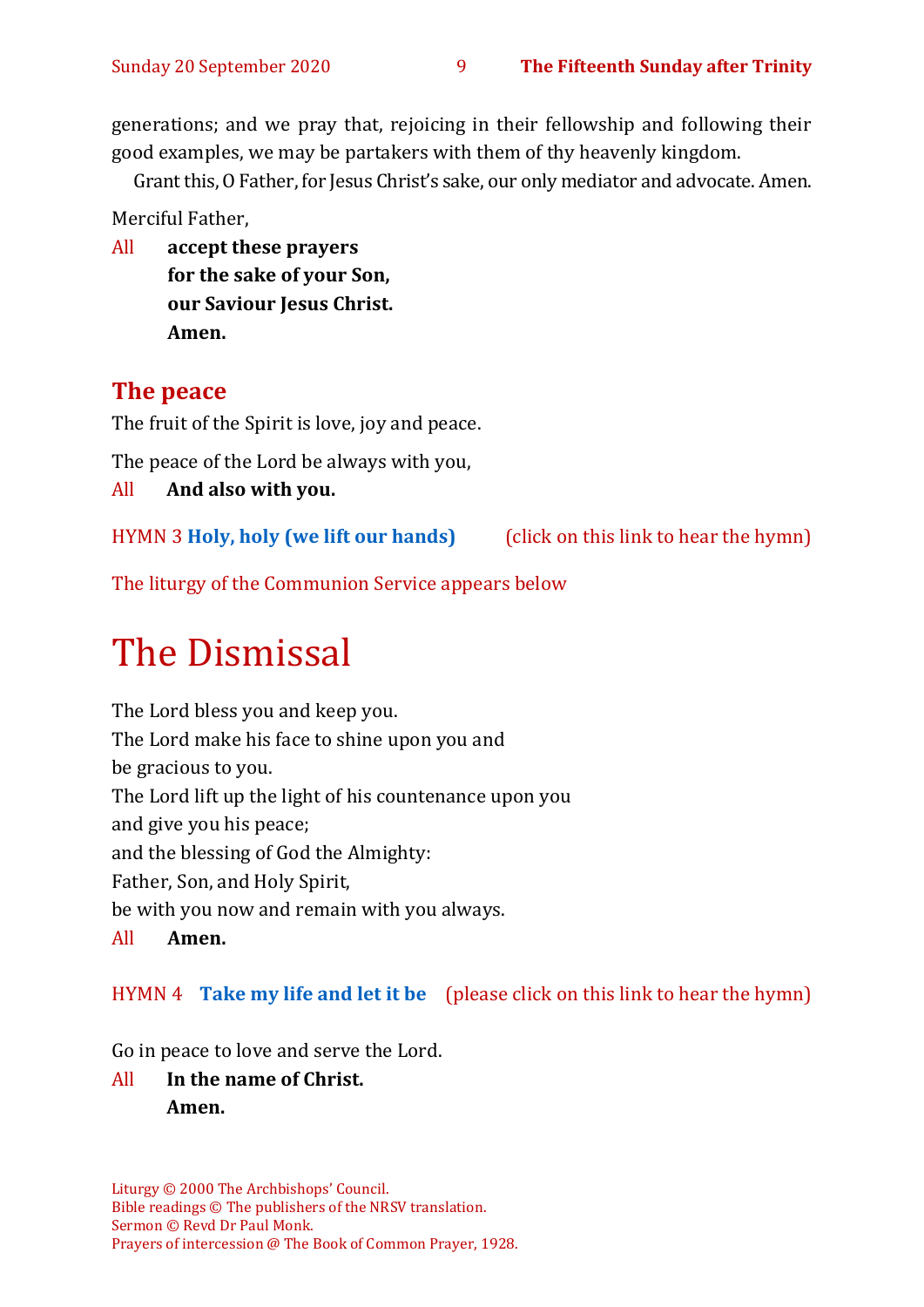# The Liturgy of the Sacrament

## Eucharistic Prayer (prayer E)

The Lord be with you

## All **and also with you.**

Lift up your hearts.

## All **We lift them to the Lord.**

Let us give thanks to the Lord our God.

## All **It is right to give thanks and praise.**

Father, you made the world and love your creation. You gave your Son Jesus Christ to be our Saviour. His dying and rising have set us free from sin and death. And so we gladly thank you, with saints and angels praising you, and saying,

All **Holy, holy, holy Lord, God of power and might, heaven and earth are full of your glory. Hosanna in the highest. Blessed is he who comes in the name of the Lord. Hosanna in the highest.**

We praise and bless you, loving Father, through Jesus Christ, our Lord; and as we obey his command, send your Holy Spirit, that broken bread and wine outpoured may be for us the body and blood of your dear Son.

On the night before he died he had supper with his friends and, taking bread, he praised you. He broke the bread, gave it to them and said: Take, eat; this is my body which is given for you; do this in remembrance of me.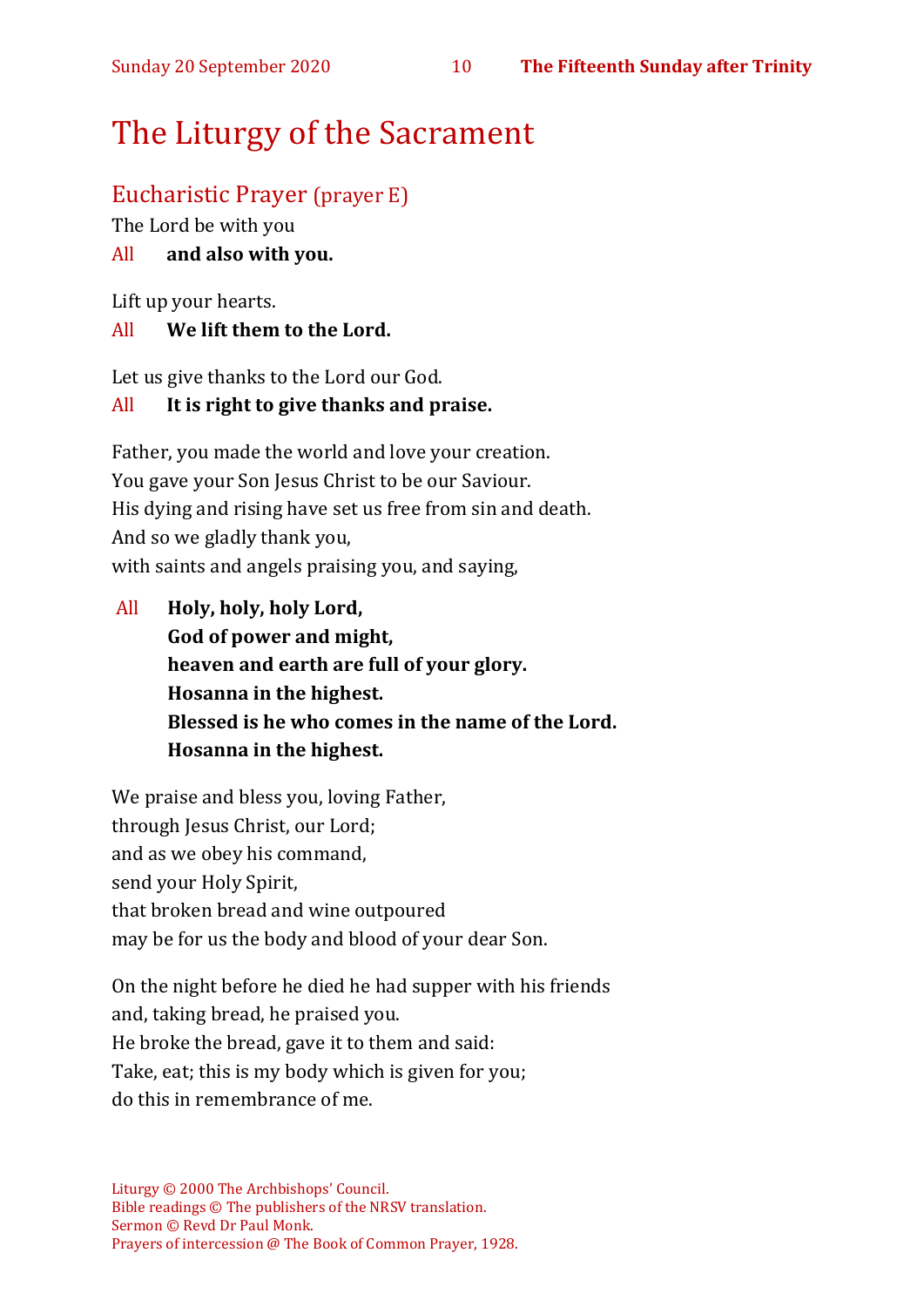When supper was ended he took the cup of wine. Again he praised you, gave it to them and said: Drink this, all of you; this is my blood of the new covenant, which is shed for you and for many for the forgiveness of sins. Do this, as often as you drink it, in remembrance of me.

So, Father, we remember all that Jesus did, in him we plead with confidence his sacrifice made once for all upon the cross.

Bringing before you the bread of life and cup of salvation, we proclaim his death and resurrection until he comes in glory.

Great is the mystery of faith:

All **Christ has died. Christ is risen. Christ will come again.**

Lord of all life, help us to work together for that day when your kingdom comes and justice and mercy will be seen in all the earth.

Look with favour on your people, gather us in your loving arms and bring us with all the saints to feast at your table in heaven.

Through Christ, and with Christ, and in Christ, in the unity of the Holy Spirit, all honour and glory are yours, O loving Father, for ever and ever.

All **Amen.**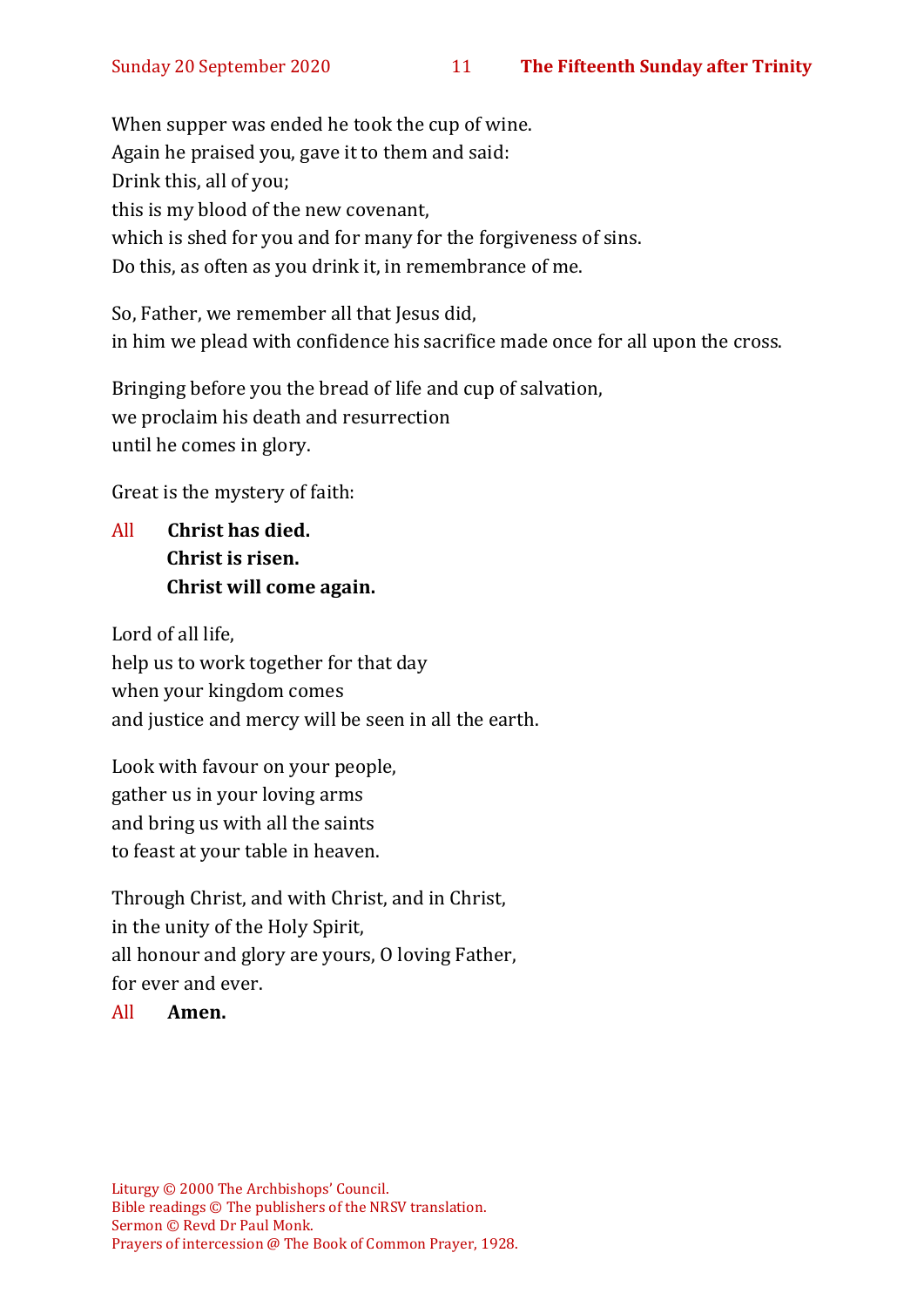## The Lord's Prayer

As our Saviour taught us, so we pray

All **Our Father in heaven, hallowed be your name, your kingdom come, your will be done, on earth as in heaven. Give us today our daily bread. Forgive us our sins as we forgive those who sin against us. Lead us not into temptation but deliver us from evil. For the kingdom, the power,** 

**and the glory are yours now and for ever. Amen.**

## Breaking of the Bread

We break this bread to share in the body of Christ.

- All **Though we are many, we are one body, because we all share in one bread.**
- All **Lamb of God,**

**you take away the sin of the world, have mercy on us.**

**Lamb of God, you take away the sin of the world, have mercy on us.**

**Lamb of God, you take away the sin of the world, grant us peace.**

Draw near with faith. Receive the body of our Lord Jesus Christ which he gave for you, and his blood which he shed for you. Eat and drink in remembrance that he died for you,